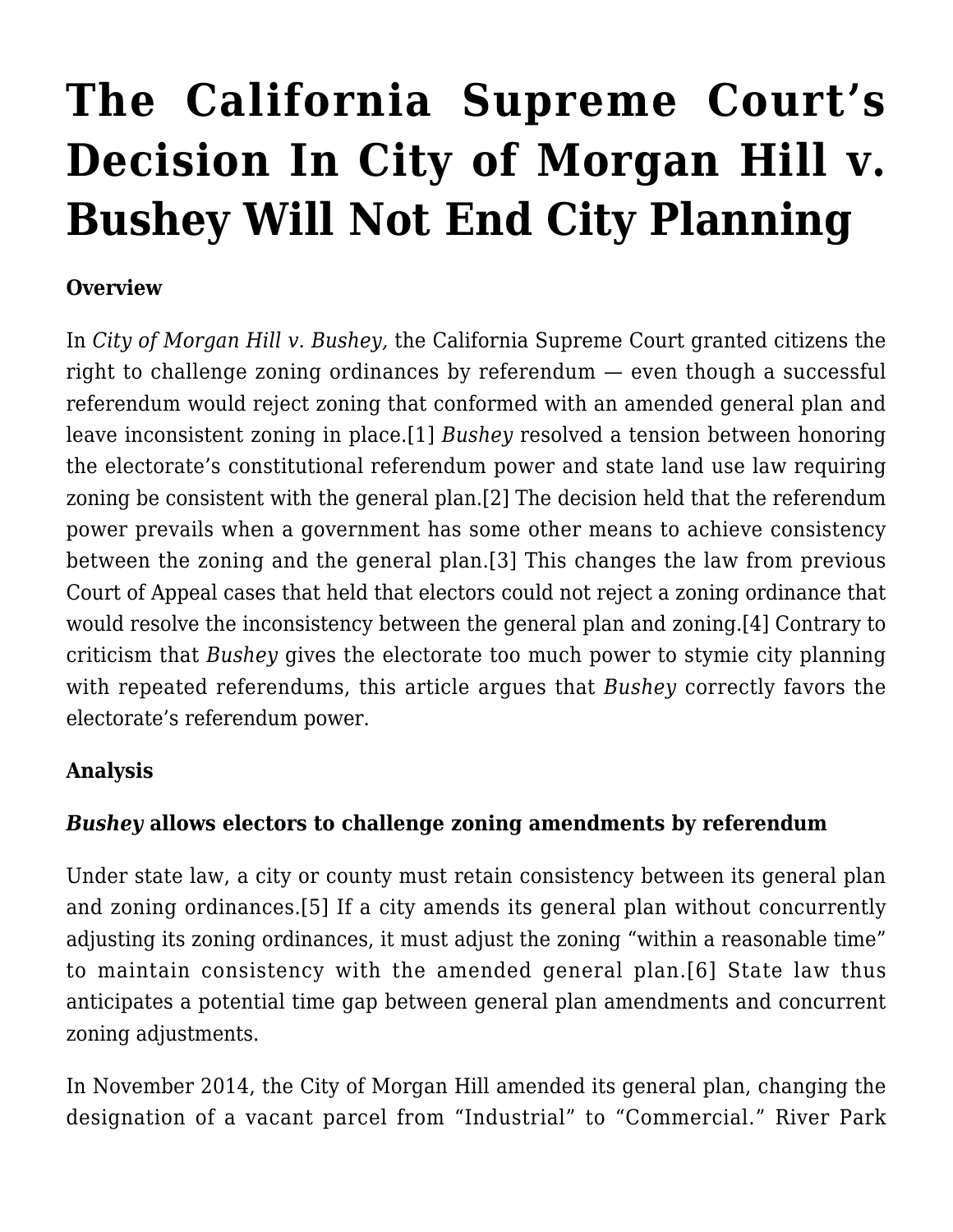Hospitality sought to develop a hotel there, and needed both general plan and zoning ordinance adjustments because hotels were not permitted on parcels classified for industrial land use or zoning. After the general plan's amendment, the parcel's zoning remained classified as "ML-light industrial," creating an inconsistency. The city attempted to resolve this by adopting Ordinance no. 2131 in April 2015; the ordinance amended the parcel's zoning to "CG-general commercial," creating compliance with the general plan while also permitting hotel development.

On May 1, 2015, the Morgan Hill Hotel Coalition filed a referendum petition challenging the ordinance, which prevented the zoning ordinance from going into effect[.\[7\]](#page--1-0) The city terminated the petition, arguing that a successful referendum would result in inconsistent zoning. The Hotel Coalition then sued to force the city to either hold a referendum or repeal the ordinance[.\[8\]](#page--1-0) The city acquiesced and placed the referendum on the ballot, only to sue seeking to remove it. These events resulted in the *Bushey* action.

In the trial court, the Hotel Coalition argued that a successful referendum would only force the city to choose any other zoning district that denied hotel use while remaining consistent with the amended general plan. It contended that several other commercial zoning districts existed, and that the city could not immunize itself from referenda by selecting one of many choices that complied with the general plan. The city argued that a successful referendum would illegally enact inconsistent zoning and violate Government Code section 65860(a).

The trial court, relying on the Court of Appeal decision in *deBottari v. City of Norco*, found that "light industrial" zoning was invalid as a matter of law, and ordered the city to remove the referendum. The Court of Appeal reversed, holding that a referendum must be allowed when there other zoning designations exist that also comply with the general plan. Subsequently, the city petitioned for a rehearing, conceding that while there was one other zoning designation that it could possibly adopt under a successful referendum, the "other zoning designations" described by the Court of Appeal did not exist.

In the California Supreme Court, the city contended that no zoning designation existed that complied with the general plan while also prohibiting hotel use. The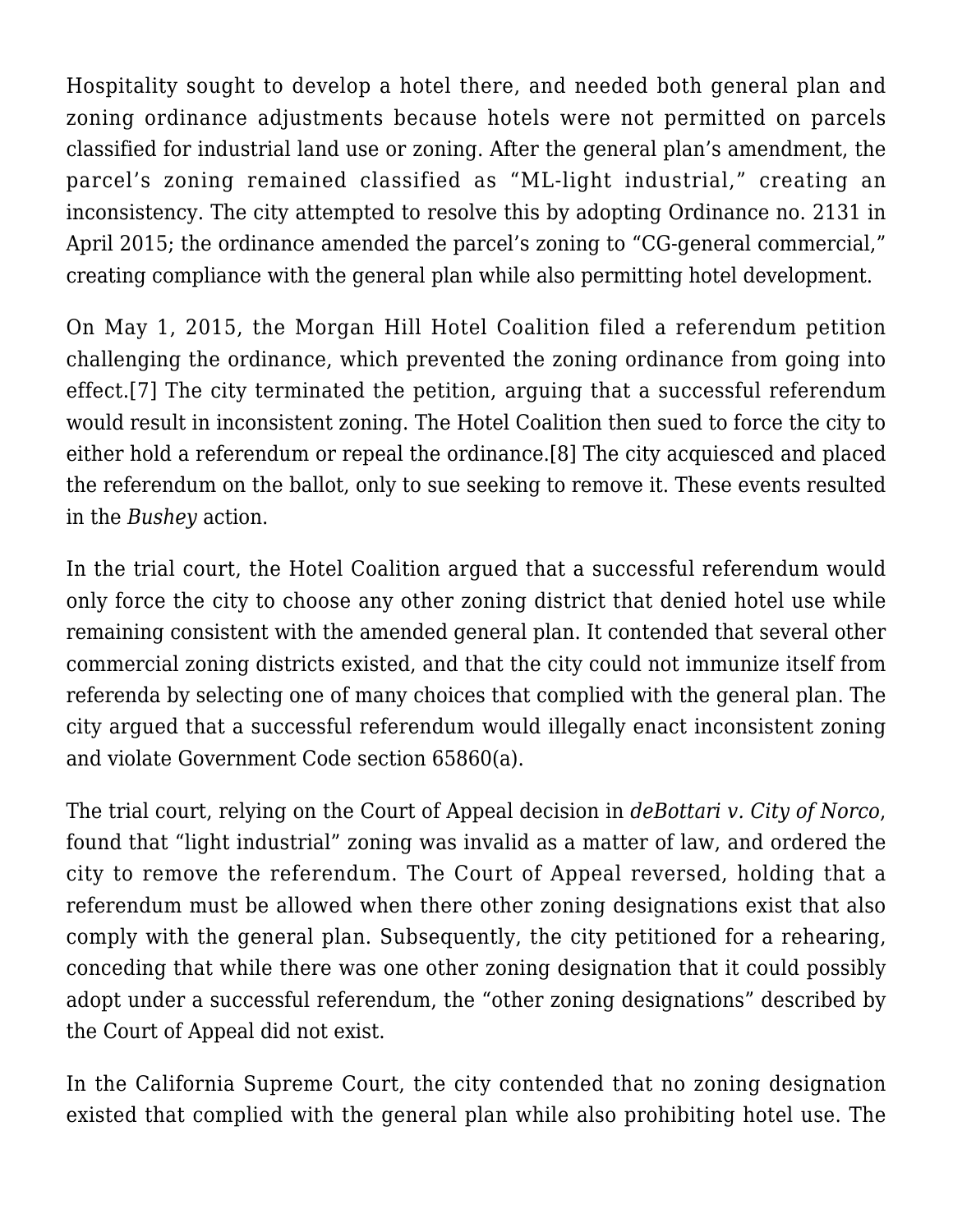state high court ruled that the referendum power against zoning ordinances must be protected so long as there existed "*some* other avenue for the City to change the zoning ordinance to comply with the general plan within a reasonable time."[\[9\]](#page--1-0) Concurring justices suggested that the referendum should proceed even if the city needed to amend the general plan to achieve consistency.[\[10\]](#page--1-0) This decision established that the referendum power prevails unless a city demonstrates that a successful referendum makes it impossible to achieve consistency between a zoning ordinance and the general plan.

### **After** *Bushey***, legislative bodies have been indifferent to referendum results**

After *Bushey,* the city rescinded the ordinance because River Park Hospitality no longer wished to develop a hotel on the parcel.[\[11\]](#page--1-0) The city subsequently amended the general plan to "Commercial-Industrial." Under that designation and zoning, hotel use was not permitted, negating the need for a referendum. But as the city continues to push for hotel development, similar conflicts are likely to reemerge.

Indeed, a nearly-similar result has played out over the past year in Morgan Hill. On February 6, 2019, the city adopted ordinance no. 2295, amending the master development plan for Madrone Village Shopping Center to allow for hotel use. MMP Properties, Inc. proposed building two four-story hotels in the center  $-$  which happened to be across the street from the parcel litigated in *Bushey*. The Hotel Coalition sponsored another petition for referendum. The petition had enough signatures to qualify and was designated as Measure A on the March 3, 2020 election ballot. Sixty-seven percent of the voters rejected Measure A, turning down another attempt by the city to develop additional hotels.

### *Bushey* **may create serial rezoning battles, but only time will tell**

The situation in Morgan Hill exemplifies a concern expressed in *Bushey*: what could prevent serial rezoning battles? At oral argument, Justice Kruger wondered if Californians would see multiple referenda over a city's repeated attempts to deliver general plan consistency. She wondered what could result if voters serially rejected a city's attempts to adopt consistent zoning.

Serial rezoning battles may already be brewing in some locales. Morgan Hill's city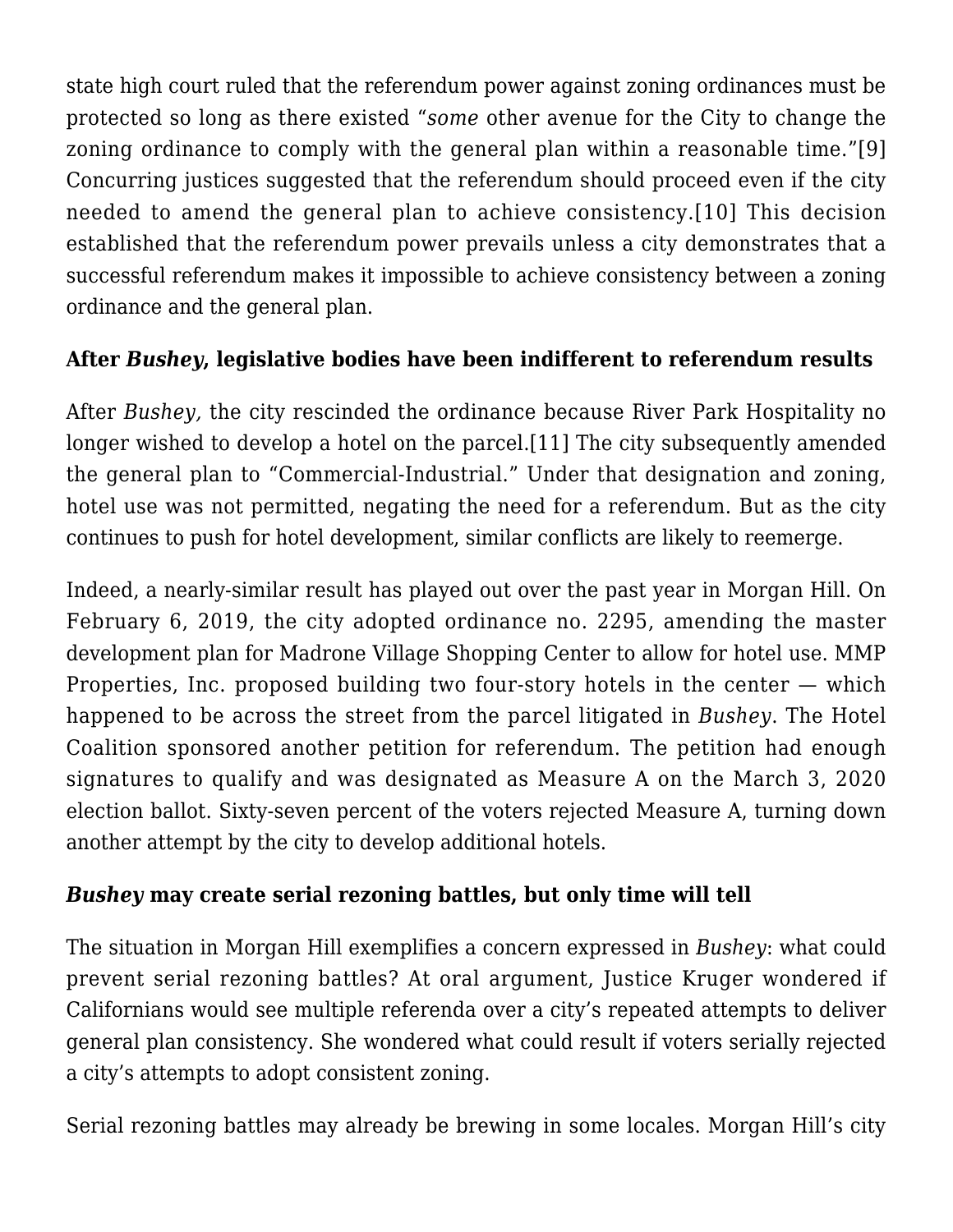council has demonstrated a continued preference to rezone land for hotel development, despite repealing the ordinance rather than permitting the electorate to vote and losing a subsequent referendum challenge by a wide margin.[\[12\]](#page--1-0) Only time will tell whether Morgan Hill will make a third attempt at rezoning land for hotel development.

Another potential battle is brewing in San Benito County, where the local supervisors adopted an ordinance rezoning four separate areas along Highway 101 for commercial and residential development. In an election on March 3, 2020 sixty percent of the voters rejected the zoning measure by referendum[.\[13\]](#page--1-0) The county then adopted another zoning ordinance to permit commercial development at one of the four areas.[\[14\]](#page--1-0) San Benito County's ordinance, however, may run afoul of state law. The referendum's proponents have sued, claiming that the two ordinances are similar enough to violate the Elections Code, which bars a legislative body from reenacting a referendum-repealed ordinance for at least one year.[\[15\]](#page--1-0) No petition for referendum has been filed yet, and a temporary injunction is in place while the statewide quarantine makes signature collection impossible[.\[16\]](#page--1-0) But if the ordinance survives the legal challenge, the ingredients for a serial rezoning battle appear to be in place.

Yet Justice Kruger's concern may be unwarranted — serial rezoning battles are unlikely because elections have consequences. The continued rezoning efforts described above show how the referendum power can drive a local government's attempts to adopt consistent zoning. But in the year since *Bushey*, these are the only such examples. Would a legislative body continue to rezone land in a way that was unacceptable to a majority of voters? Perhaps, but it seems foolhardy. Wouldn't other candidates challenge elected representatives at the next election if they continued to ignore the popular mandate? The referendum, as an element of the electorate's democratic powers, combines with the electorate's most basic power: to vote in public officials who will advance preferred policies.

Serial rezoning battles-by-referendum also require a group of citizens devoted to stop a legislative act. Petitioning for multiple referenda requires an extraordinary amount of resources[.\[17\]](#page--1-0) Often, proponents must pay signature gatherers or rely on a large group of volunteers to collect signatures, and those signature drives can be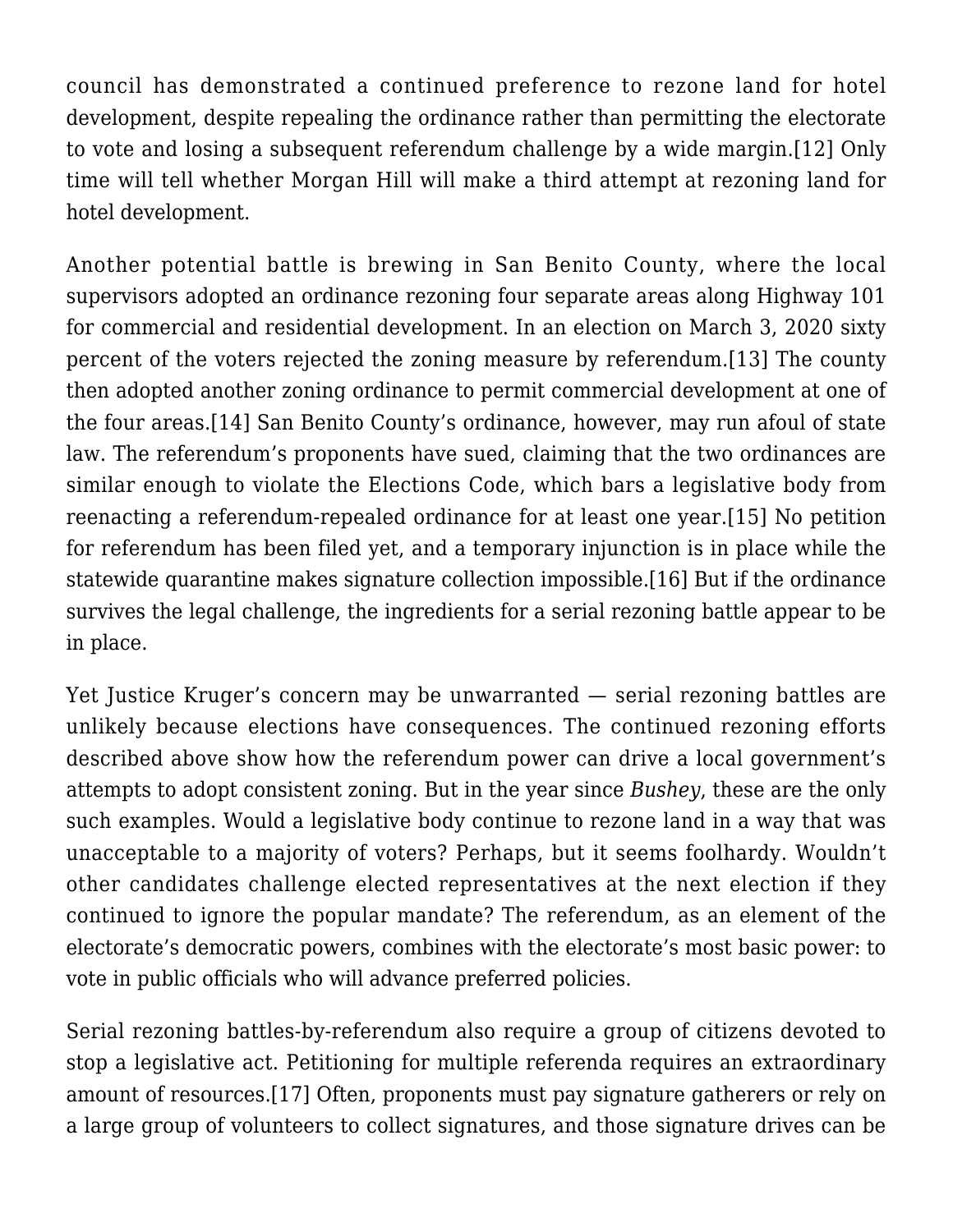very expensive. Fatigue may also prevent citizens from repeatedly organizing to stop legislation.

These rezoning conflicts may also create other legal headaches. *Bushey* left unresolved the issue of whether serial referenda may violate the reasonable time period requirement mandating speedy compliance between zoning ordinances and a general plan. The *Bushey* court dodged this question, deciding that the time delay required to accommodate a single referendum was reasonable to cure the inconsistency between zoning and the general plan. But multiple referenda may not satisfy the reasonable time period requirement, because they necessarily take more time to resolve.

## *Bushey* **reduces the need for multiple referenda**

Rather than limiting the analysis to whether other zoning designations exist that allow cities to cure a referendum-generated inconsistency, *Bushey* forces cities to analyze whether any other avenue exists for curing the inconsistency while holding a referendum. The concurring opinion in *Bushey* suggested that the cities can simply amend the general plan to achieve consistency. Although the general plan has been referred to in the past as the "constitution" for land use, it appears that legislative amendments to that constitution may now conform the general plan to zoning — to accommodate the referendum power[.\[18\]](#page--1-0) *Bushey* actually reduces the likelihood of a serial rezoning battle between citizens and a legislative body because the legislative body could always amend its general plan back to its prior designation.[\[19\]](#page--1-0)

Alternatively, legislative bodies can avoid these circumstances by simply amending both the general plan and zoning at the same time. Government Code section 65862 already expresses a strong preference for doing so, and *Bushey* now provides another incentive.

### **Conclusion**

*Bushey* expanded the electorate's right to challenge zoning ordinance changes by referendum. This was a much-needed shift, especially considering the power gap that developers and large corporations have vis-à-vis ordinary citizens. In 1911, Californians reserved the referendum power to ensure that our legislative bodies did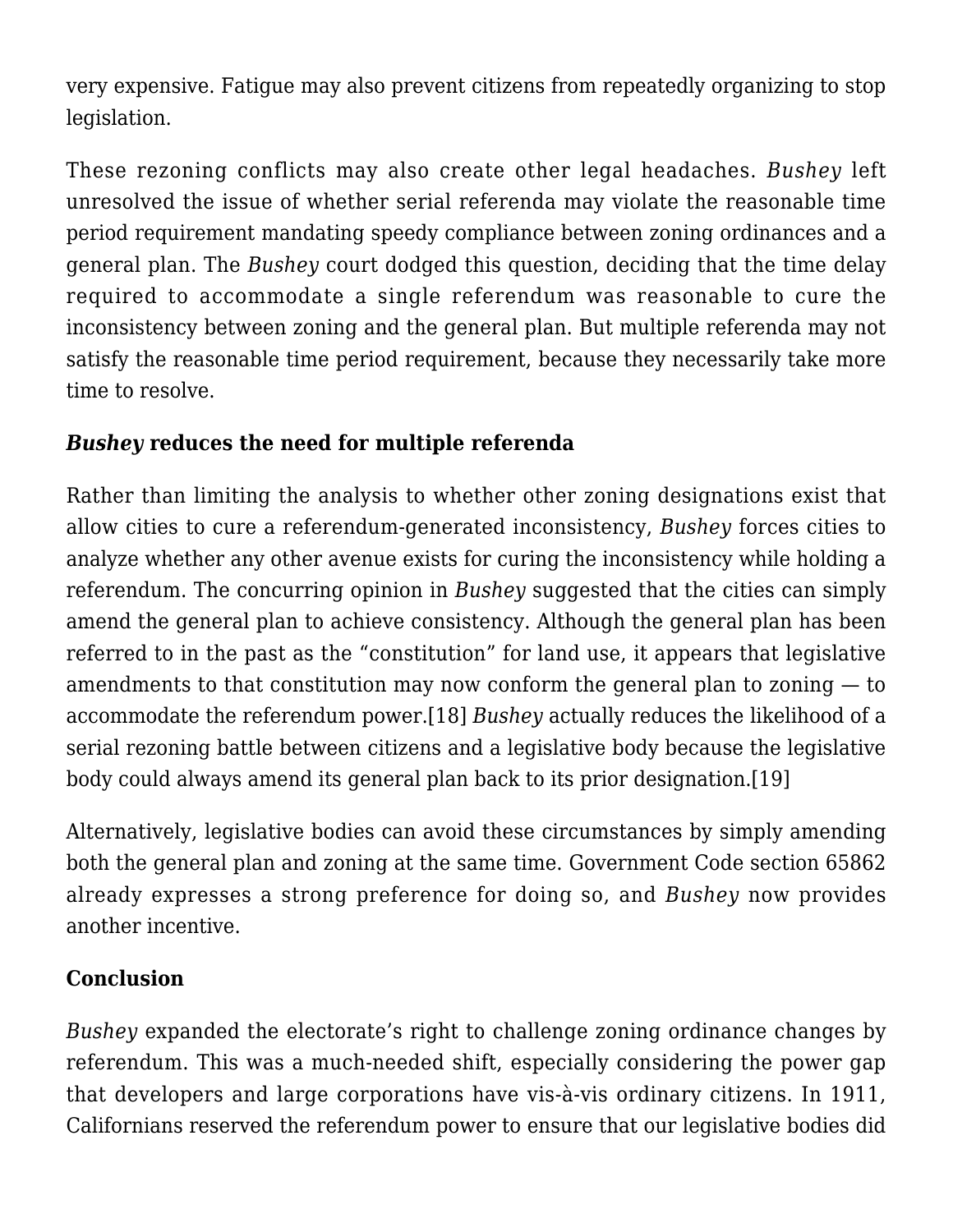not favor the few at the expense of the majority. Even during a referendum, developers and large corporations tend to have a large financial advantage over a group of citizens. And cities who see their actions challenged via referendum are able to draft ballot questions in a manner that favors the law,[\[20\]](#page--1-0) and may also distribute information fliers discussing the referendum's consequences.[\[21\]](#page--1-0) The California Supreme Court's decision in *Bushey* upholding the referendum power is a step in the direction of addressing these electoral inequities.

—o0o—

Asit Panwala is a prosecutor at the San Francisco District Attorney's Office. During his time in private practice, he argued in favor of the right to referendum in *Bushey*.

[\[1\]](#page--1-0) *[City of Morgan Hill v. Bushey, et al](https://scholar.google.com/scholar_case?case=10743130120874673696&q=5+Cal.+5th+1068&hl=en&as_sdt=2006)*[. \(2018\).](https://scholar.google.com/scholar_case?case=10743130120874673696&q=5+Cal.+5th+1068&hl=en&as_sdt=2006)

[\[2\]](#page--1-0) Gov. Code § 65860(a) requires that "county or city zoning ordinances shall be consistent with the general plan…" General plans are akin to a "constitution" of land use planning; they often offer broad descriptions of how land may be used (such as "residential", "commercial", and "agricultural." Zoning is more granular and may permit or forbid specific uses within the larger category such as car dealership, restaurants, or grocery stores, depending upon how the city or county plans development.

[\[3\]](#page--1-0) *[Bushey](https://scholar.google.com/scholar_case?case=10743130120874673696&q=5+Cal.+5th+1068&hl=en&as_sdt=2006)*, *supra* note 1, at 1076.

[\[4\]](#page--1-0) *[deBottari v. City of Norco](https://scholar.google.com/scholar_case?case=1938335875424919862&q=171+Cal.App.3d+1204&hl=en&as_sdt=2006)* [\(1985\);](https://scholar.google.com/scholar_case?case=1938335875424919862&q=171+Cal.App.3d+1204&hl=en&as_sdt=2006) *see also [City of Irvine v. Irvine Citizens Against](https://scholar.google.com/scholar_case?case=15230179084822408171&q=25+Cal.App.4th+868&hl=en&as_sdt=2006) [Overdevelopment](https://scholar.google.com/scholar_case?case=15230179084822408171&q=25+Cal.App.4th+868&hl=en&as_sdt=2006)* [\(1994\)](https://scholar.google.com/scholar_case?case=15230179084822408171&q=25+Cal.App.4th+868&hl=en&as_sdt=2006) (adopting *deBottari*'s reasoning). Another Court of Appeal panel in the Sixth District subsequently disagreed with *deBottari* in *Bushey.* The First District followed *Bushey* in *[Save Lafayette v. Lafayette](https://scholar.google.com/scholar_case?case=12896175528107142373&q=20+Cal.App.5th+657&hl=en&as_sdt=2006)* [\(2018\)](https://scholar.google.com/scholar_case?case=12896175528107142373&q=20+Cal.App.5th+657&hl=en&as_sdt=2006).

[\[5\]](#page--1-0) Gov. Code § 65860(a)

[\[6\]](#page--1-0) Gov. Code § 65860(c).

[\[7\]](#page--1-0) It was too late to challenge the general plan amendment as more than thirty days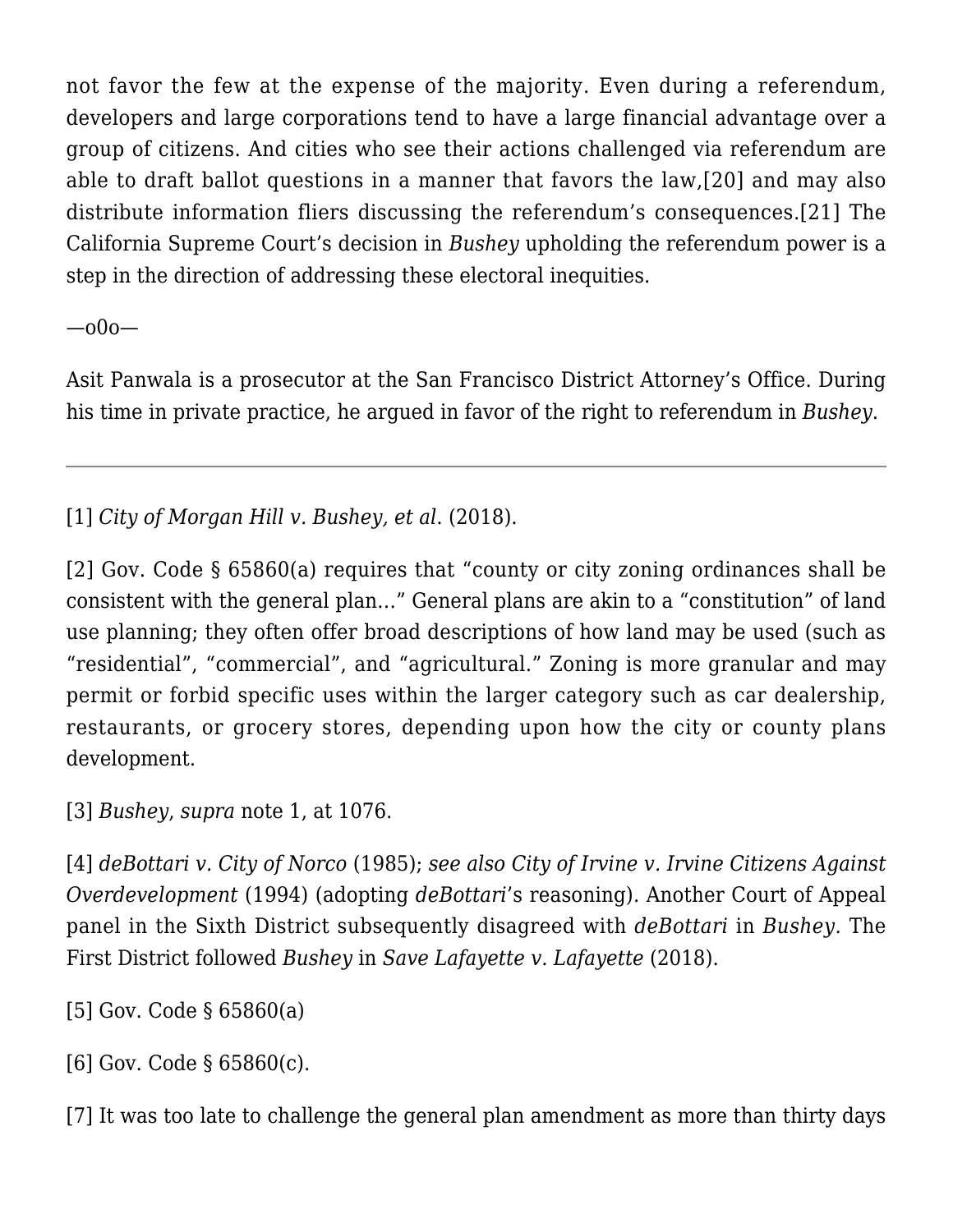had passed: Elections Code § 9237 requires that a petition for referendum must be filed within thirty days of the adoption of the ordinance it seeks to challenge.

[\[8\]](#page--1-0) The Hotel Coalition's action became moot after the trial court decided *Bushey*, and the parties settled the matter.

[\[9\]](#page--1-0) *[Bushey](https://scholar.google.com/scholar_case?case=10743130120874673696&q=5+Cal.+5th+1068&hl=en&as_sdt=2006)*, *supra* note 1, at 1090 (emphasis added).

[\[10\]](#page--1-0) *Id.* at 1091-92 (conc. opn. of Chin, J., joined by Cantil-Sakauye, C.J.).

[\[11\]](#page--1-0) Shortly after the California Supreme Court's decision, River Park Hospitality listed the parcel for sale.

[\[12\]](#page--1-0) Morgan Hill claims hotels are needed to promote tourism and increase revenue to the general fund via transient occupancy tax.

[\[13\]](#page--1-0) Ordinance no. 991 was listed as [Measure A](http://morganhill.ca.gov/2027/2020-present) on the March 3, 2020, ballot.

[\[14\]](#page--1-0) Chalhoub, *[Supervisors Approve Commercial Rezoning](https://sanbenito.com/supervisors-approve-commercial-rezoning)*, SanBenito.com (Apr. 7, 2020) (after the referendum's success, the Board of Supervisors voted 4–1 to approve C–1 zoning for the "Betabel" site next to Highway 101).

[\[15\]](#page--1-0) Elections Code § 9241 provides: "[i]f the legislative body . . . submits the ordinance to the voters, and a majority of the voters voting on the ordinance do not vote in favor of it, the ordinance shall not be enacted by the legislative body for a period of one year after the date of its . . . disapproval by the voters"; *see also [Rossi](https://scholar.google.com/scholar_case?case=4863587891361258947&q=rossi+v.+brown&hl=en&as_sdt=2006) [v. Brown](https://scholar.google.com/scholar_case?case=4863587891361258947&q=rossi+v.+brown&hl=en&as_sdt=2006)* [\(1995\)](https://scholar.google.com/scholar_case?case=4863587891361258947&q=rossi+v.+brown&hl=en&as_sdt=2006) at 697.

[\[16\]](#page--1-0) Chalhoub, *[Judge Grants Temporary Suspension of Rezoning](https://sanbenito.com/judge-grants-temporary-suspension-of-rezoning/)*, SanBenito.com (May 20, 2020).

[\[17\]](#page--1-0) For example, a referendum petition must be adopted within thirty days of the legislative body adopting the legislation, and requires signatures from 10% of registered voters in cities with more than 1,000 people. Elections Code § 9237.

[\[18\]](#page--1-0) This change implicitly reverses California Supreme Court precedent. Previously, the California Supreme Court invalidated an initiative because it amended the zoning and created an inconsistency with the general plan and violated Gov. Code §